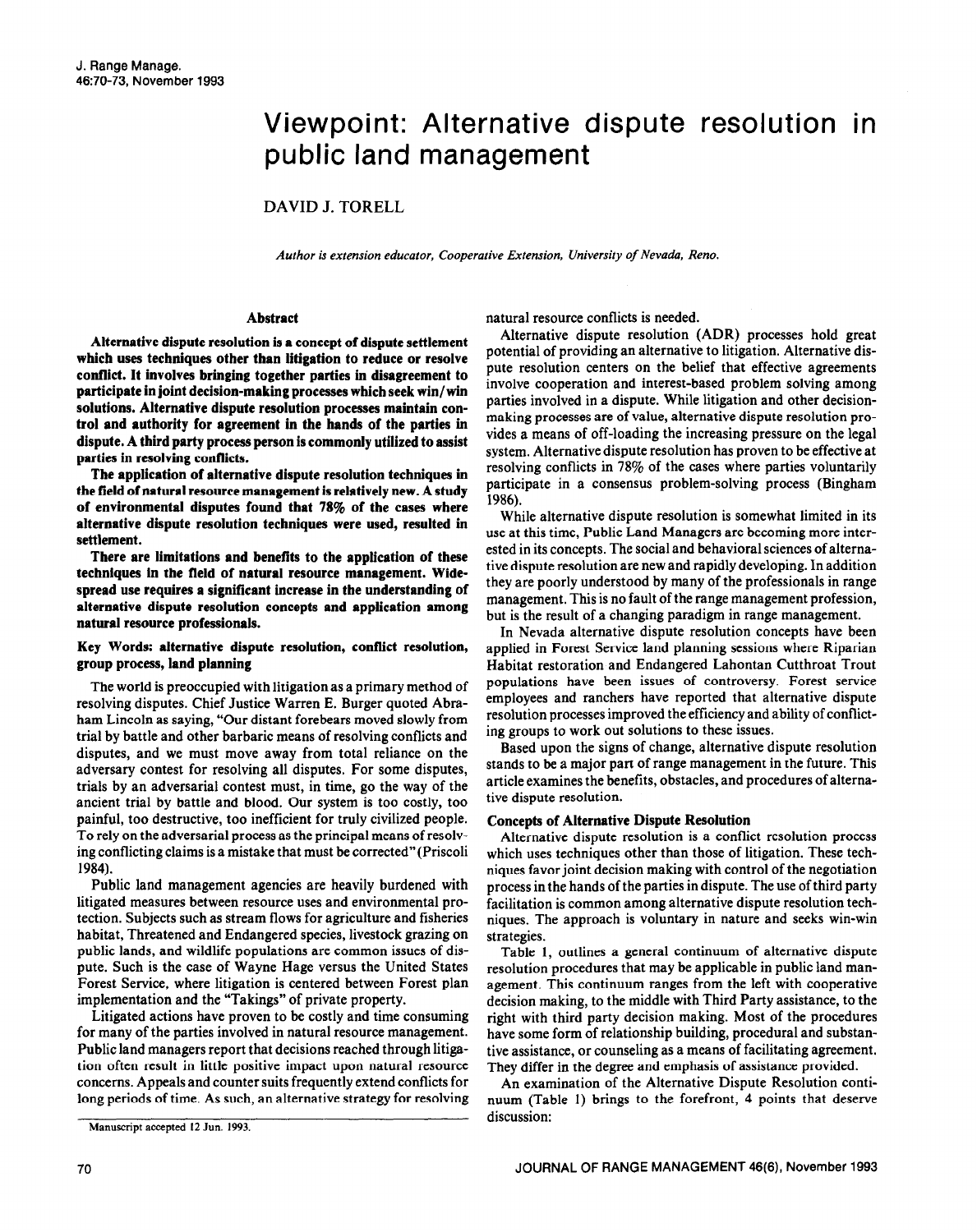#### Table 1. A continuum of alternative dispute resolution procedures.

| Cooperative decision<br>Parties are<br>unassisted | Third party assistance with negotiations or |                                              |                           | Third party decision making                             |                              |
|---------------------------------------------------|---------------------------------------------|----------------------------------------------|---------------------------|---------------------------------------------------------|------------------------------|
|                                                   | Relationship building<br>assistance         | Procedural<br>assistance                     | Substantive<br>assistance | Advisory non-binding<br>assistance                      | <b>Binding</b><br>assistance |
| *Conciliation                                     | *Counseling/<br>Therapy                     | *Coaching/<br><b>Process</b><br>Consultation | *Mini-Trial<br>*Technical | *Non-Binding<br>Arbitration                             | *Binding<br>Arbitration      |
| *Information<br>Exchange<br>Meetings              | *Conciliation                               | *Training                                    | Advisory<br>Boards/       | *Summary<br><b>Jury Trial</b><br><b>Disputes Panels</b> | *Med-Arb                     |
|                                                   | *Team                                       |                                              |                           |                                                         | *Mediation-                  |
| *Cooperative/<br>Collaborative                    | <b>Building</b>                             | *Facilitation                                | *Advisory                 |                                                         | then-Arbi-<br>tration        |
| Problem<br>Solving                                | *Informal<br>Social                         | *Mediation                                   | Mediation                 |                                                         | *Disputes                    |
| *Negotiations                                     | <b>Activities</b>                           |                                              | *Fact Finding             |                                                         | Panels<br>(binding)          |
|                                                   |                                             |                                              | *Settlement<br>Conference |                                                         | *Private<br>Courts/judging   |

Source: Moore **and** Priscoli (1989)

1) As alternative dispute resolution procedures move from cooperative decisions to third party decision making, they gradually give more power and authority to resolve disputes to a third party.

2) The basic principles and procedures of interest-based negotiations can be applied to any technique along the continuum.

3) New procedures of alternative dispute resolution will be developed as public planning activities use more alternative dispute resolution concepts.

4) As stated by Moore and Priscoli (1989), "It is important to remember all communication in disputes contains both content and process. Very often, the way we talk or the process of dialogue will determine how and if people listen to the content of the dialogue. The major premise behind alternative dispute resolution techniques is that by separating the process of dialogue from the content of dialogue in a dispute, we can better manage the discussions and promote agreement. This separation of process and content is what leads to the use of the third parties, sometimes called "interveners". These third parties, in various ways, become caretakers of the dialogue process in disputes."

This situation has occurred in Nevada in cases where ranchers and environmentalists have attemped to communicate during allotment management planning sessions with land management agencies. Interveners successfully reduced and avoided disputes in planning meetings by managing the dialogue process while participants focused their attention on the content of dialogue. The result was participants reported increased satisfaction in the planning process because of the role of the intervener.

## Benefits and Obstacles of Alternative Dispute Resolution in Public Land Management

Priscoli (1986) identified numerous advantages of alternative dispute resolution processes. Understanding the advantages will help Public Land Managers know where to use these concepts in solving public land conflicts. Some of the more significant benefits in public land management are:

1) **Getting better** decisions-Many public land management decisions are challenged by interested parties because proposed decisions are seen as not satisfying real interests. Agreements that satisfy real interest of parties in a dispute improve the level of satisfaction with the decision. Through alternative dispute resolution, the parties are involved in deciding acceptable alternatives in an agreement. In court actions it is generally an all-or-nothing decision decided by a judge. Once again, as reported by Bingham (1986), the quality of decisions reached through alternative dispute resolution techniques that have resulted in higher levels of satisfaction in decisions reached in 78% of the cases studied.

2) Creating a better climate **for** resolution-Alternative dispute resolution processes are voluntary, the participants are involved because they believe that they can generate a more acceptable agreement. In alternative dispute resolution techniques, a better environment for communications and sharing of information often exists. Individuals within the group are more prone to move from positional bargaining to problem solving when they feel their needs and values are seriously considered and valued in the process. As a result a greater probability of resolving disputes exists.

3) Expediting procedures-Initial investments in the alternative dispute resolution process may be high. However, sustainable solutions to disputes demand that parties trust and are committed to decisions reached during negotiations. When they are not, total time invested in a dispute is lengthened and the probability of implementing decisions are reduced. Through alternative dispute resolution techniques, the parties controlling the process can schedule meetings at their discretion and make decisions when they are ready.

4) Reducing costs-Alternative dispute resolution processes usually involve a third party mediator or negotiator but this is not always the case. Costs for these services are much lower than lawyer and court expenses.

5) Enhancing flexibility—The parties in a dispute decide how they will operate, what criteria they will use to reach agreement and if they will reach agreement. They may agree to not agree, but they make the decisions. This adds substantial flexibility to the process.

6) Providing **more control over the** outcome-Decision-making authority is retained by the parties in dispute, therefore they retain the authority to decide, whereas in litigation a judge or arbitrator makes the decision.

7) Encouraging **control by people who know the organization's needs** best-Alternative dispute resolution seeks to put control in the hands of the people who are best able to assess the impacts of any proposed decision and have the flexibility of developing creative solutions. When they have control they have a greater incentive and motivation to move toward agreement.

8) Increasing the probability that decisions will hold up—When the parties involved in a dispute share in the authority to make decisions, they have greater interest in making an agreement work. Mutual agreements are more likley to hold up over time and prevent future problems.

Lancaster et al. (1990), identified obstacles to the application of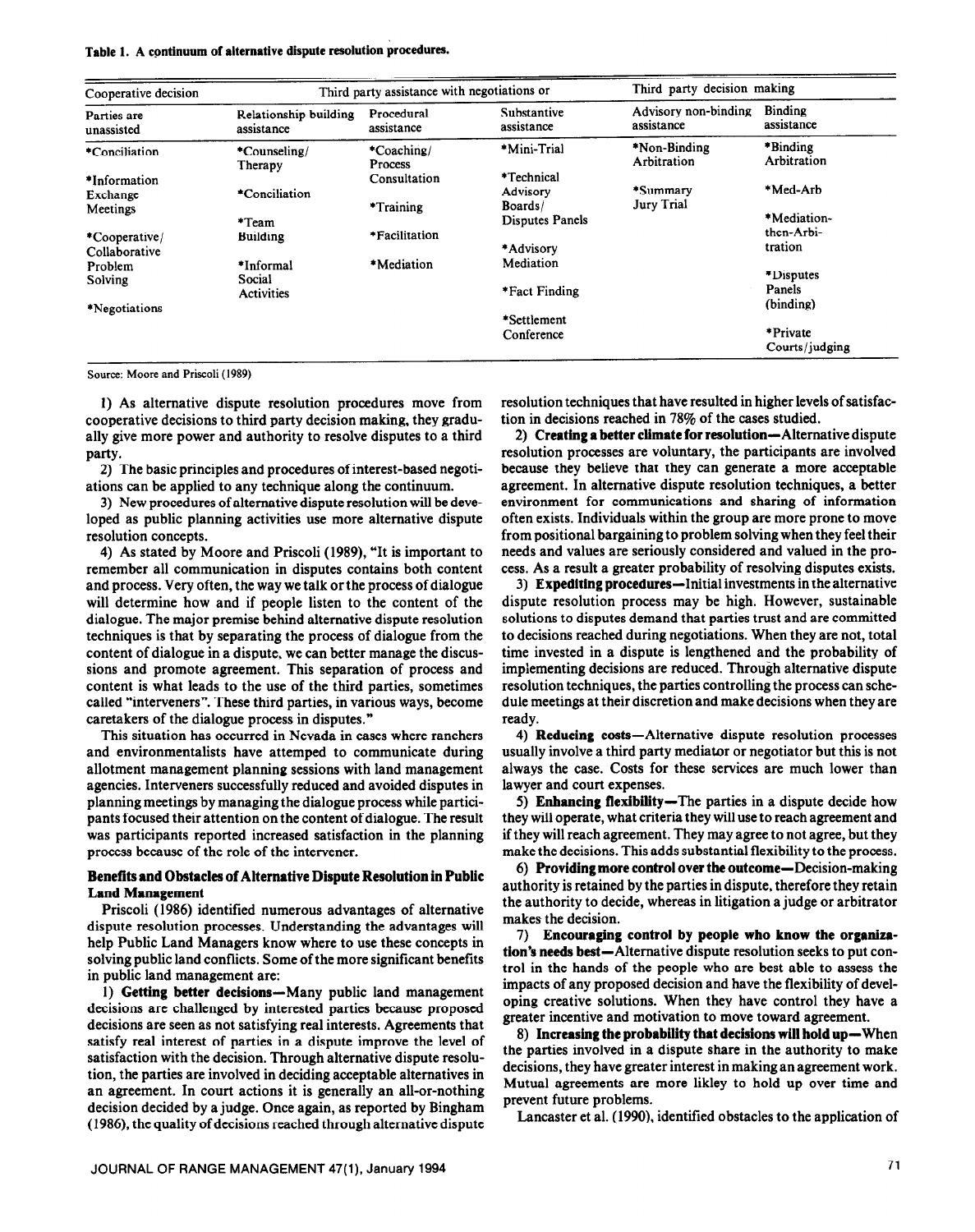alternative dispute resolution processes. These obstacles must be managed before alternative dispute resolution will be widely used in the management of public lands. Some of the major obstacles and solutions are:

1) Tradition/agency culture which favors the usual way of **doing** business-Public land managers and interested parties may have a mindset which prefers the known processes of litigation rather than the unknown risks of alternative dispute resolution. They may be resistant to new roles and procedures. Perceptions that alternative dispute resolution is a soft or "givingin"approach to conflict may prevail among some individuals. Some may feel threatened by a giving of power to others in the decision-making process. Still, others may be hesitant to take risk.

## Solution:

These obstacles can be overcome through training and greater familiarity with alternative dispute resolution processes. Clarity between alternative dispute resolution and the National Environmental Protection Act (NEPA) will prevent confusion. Experience and successful models will generate comfort with alternative dispute resolution's use. Leadership and promotion of alternative dispute resolution from agency heads and interest groups will create a greater acceptance of alternative dispute resolution. Policies which require or suggest alternative dispute resolution as an alternative or intermediate step to litigation will be helpful.

2) Lack of incentives and authority to settle disputes in existing **planning** approaches-Existing public land planning activities typically promote positional bargaining among opposing interests. Agency personnel and interest group representatives involved in many planning processes do not hold authority to settle disputes or make decisions. They frequently only hold authority to represent a position of the group. Their involvement centers around bargaining their position. Agreement can only be reached if they obtain an, "all position"agreement from the other side(s). They must go back to some other authority in their group to gain authority to agree with a suggested solution. This is a win/ lose positional process. It often ends in litigation.

Solution: Land management agencies and special interest groups can allow responsibility and authority for settlement at the local level or organizational level. This will allow those actually working on the resource to have the authority to make decisions. Policies and guidelines can be set with flexibility in how they are to be met. Organizations can promote the reality of costs and delays caused by litigation and demonstrate a real desire to solve problems and manage natural resources, beyond political caucusing.

3) Professional vanity: unwillingness to allow others to share in decision making authority-Some professional are insecure about the ability of others to make good decisions and to hold power. Some even resist settlement for fear that there might be some unknown benefit of the decision to the opposition. Both policy and personnel tend to protect power retention even at the demise of problem solving and on-the-ground resource management. As such, power management tends to dominate the strategy of many public land planning processes. Focus is placed on position and power during planning activities rather than problem solving and resource well-being.

## Solution:

Incentives can be developed which offer rewards for settlements outside of more costly processes. Incentives can focus on problem solving results and applications of agreement. Policies and reward systems can reduce the threats and risks to people and reputations.

4) Lack of trust: Historical experiences and perceptions influence the willingness of participants to trust others in public land planning. Consequently, solutions to problems are often dismissed without being adequately considered when presented by an opposing side.

#### Solution:

Public land planning activities can involve more teambuilding and partnering activities. Emphasis and institutionalization of alternative dispute resolution processes can help to recognize and reward successful uses of alternative dispute resolution. Top management participation and support can generate trust within organizations.

5) **The need to justify the alternative dispute resolution settle ment with procedural requirements-NEPA** and other documents outline procedural guidelines that must be followed during public land planning. In addition, planning decisions must be subject to public comment and agency review. Perceptions that alternative dispute resolution does not complement the Procedural requirements of NEPA may block the application of alternative dispute resolution.

## Solution:

In reality, alternative dispute resolution enhances and implements the spirit of NEPA by generating better consultation, cooperation, and coordination among interested parties. Procedures and policies may need to be examined to determine if they assist or hinder problem solving and dispute resolution.

6) Lack of understanding about alternative dispute resolution processes-Many people do not have an understanding of alternative dispute resolution or its application. Fear of the unknown can impede the application of alternative dispute resolution. In addition, poorly applied efforts of alternative dispute resolution can result in turning many people off to valuable problem and dispute resolution processes.

### **Solution:**

Training and application will bring about knowledge and comfort with alternative dispute resolution processes. Recognizing the efforts of individuals and sharing of successes will help people to visualize how alternative dispute resolution can be applied in real life situations.

7) Fear of disappointing the desire for a strong advocate (Winner-take-all mentality)-Many groups and individuals entertain an attitude of "winner-take-all"in public land planning. Some may fear that alternative dispute resolution will be too soft a stand. This mentality may stem from the "hired gun" attitude which stresses defeating the other side as the primary objective. Reputations of some consultants and special interest groups are founded on that of a tough litigator rather than an effective problem solver. Other factors may be: outside counsel may fear losing authority and control; some may feel that the maximum recovery is not obtained; a group or individual may not accept that alternative dispute resolution can be a beneficial option and some may be unwilling or unable to perceive the merit of the other side's position.

## Solution:

This attitude makes a fundamental mistake in assuming that alternative dispute resolution processes are a weak case. With 78% success rate in cases examined, evidence suggests that alternative dispute resolution strategies are indeed a strong case for settling disputes. In addition, the level of implementation of agreements has been improved through alternative dispute resolution processes. Showcase examples and experience with alternative dispute resolution can bring about an attitude change in those who really do want to solve problems and manage resources. Professional trouble makers and so called "hired guns"may seek other avenues to carry out their conflict generating agendas.

8) Giving up on the ability to reach agreement-Within some